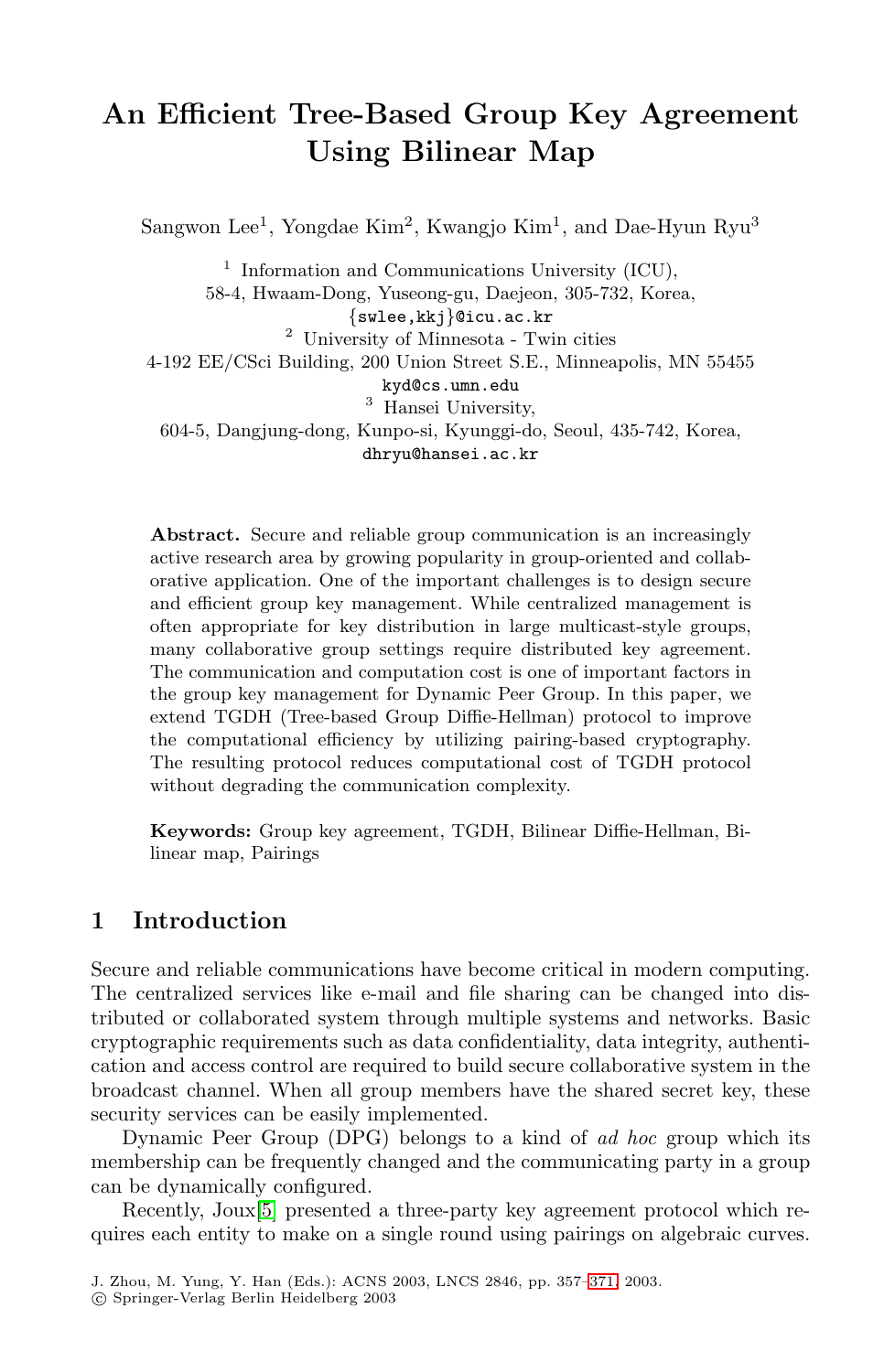This should be contrasted with the obvious extension of the conventional Diffie-Hellman key distribution protocol to three parties requiring two interactions per peer entity. We extend this three-party key agreement protocol to group key agreement protocol using ternary tree and also use two-party key agreement protocol for some subtree node.

Y. Kim *et al.*[\[9\]](#page-11-0) proposed a secure, simple and efficient key management method, called TGDH(Tree-based Group Diffie-Hellman) protocol, which uses key tree with Diffie-Hellman key exchange to efficiently compute and update group keys. Since the computation cost of tree-based key management is proportional to the height of configured key tree. Using ternary key tree, we can reduce the computation cost  $O(log_2n)$  of TGDH to  $O(log_3n)$ .

This paper is organized as follows: Section 2 briefly introduces previous work in group key management, group membership events and bilinear map. Section 3 explains the protocol. Performance analysis is described in Section 4. We suggest concluding remarks in Section 5 following with the security analysis of our protocol in Appendix.

### **2 Previous Work**

#### **2.1 Group Membership Operations**

A comprehensive group key agreement must handle adjustments to group secrets subsequent to all membership operations in the underlying group communication system.

We distinguish among single and multiple member operations. Single member changes include member addition or deletion. This occurs when a member wants to join(or leave) a group. Multiple member changes also include addition and deletion: *Member Join* and *Leave*. We refer to the multiple addition operation as *Group Merge*, in which case two or more groups merge to form a single group. We refer to the multiple leave operation as *Group Partition*, whereby a group is split into smaller groups. *Group Merge* and *Partition* event are common owing to network misconfiguration and router failures. Hence, dealing with *Group Partition* and *Merge* is a crucial component of group key agreement.

In addition to the single and multiple membership operations, periodic refreshes of group secrets are advisable so as to limit the amount of ciphertext generated with the same key and to recover from potential compromise of member's contribution or prior session keys. *Key Refresh* is one of the most important security requirements of a group key agreement.

The special member, referred to as *sponsor*, is responsible for broadcasting all link values of the current tree to the members. Note that the *sponsor* is not a privileged member. His task is only to broadcast the current tree information to the group members. Any current member could perform this task. We assume that every member can unambiguously determine both the *sponsors* and the insertion location in the key tree. *Key Refresh* operation can be considered to be a special case of *Member Leave* without any members actually leaving the group.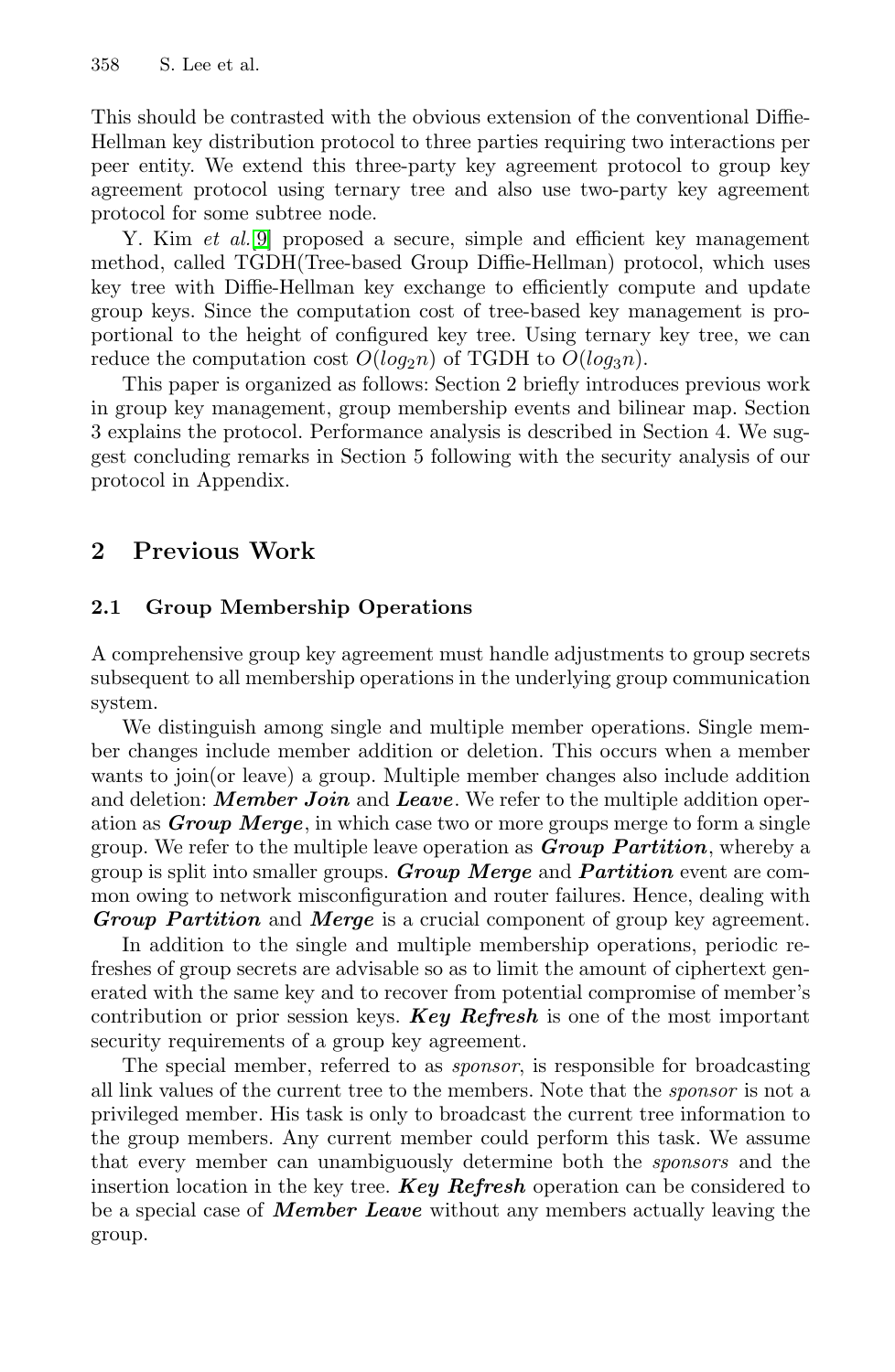Group key agreement of dynamic group must provide four security properties: Group key secrecy is basically supported property in group communication. Forward secrecy means that any leaving member from a group can not generate new group key. Backward secrecy means that any joining member into a group can not discover previously-used group key. The combination of backward secrecy and forward secrecy forms key independence.

#### **2.2 Bilinear Pairings and BDH Assumption**

Let  $G_1$  be an additive group generated by P, whose order is a prime  $q$ , and  $G_2$  be a multiplicative group of the same order q. We assume that the discrete logarithm problem(DLP) in both  $G_1$  and  $G_2$  is hard. Let  $e: G_1 \times G_1 \to G_2$  be a paring which satisfies the following conditions:

- 1. Bilinear:  $e(P_1 + P_2, Q) = e(P_1, Q)e(P_2, Q)$  and  $e(P, Q_1 + Q_2) = e(P, Q_1)$  $e(P,Q_2)$
- 2. Non-degenerate : The map does not send all pairs in  $G_1 \times G_1$  to the identity in  $G_2$ . Observe that since  $G_1, G_2$  are groups of prime order this implies that if P is a generator of  $G_1$  then  $\widehat{e}(P, P)$  is a generator of  $G_2$ .
- 3. Computability : There is an efficient algorithm to compute  $e(P,Q)$  for all  $P,Q \in G_1$

The Weil or Tate pairings associated with supersingular elliptic curves or Abelian varieties can be modified to create such bilinear maps.

**BDH Problem:** The Bilinear Diffie-Hellman(BDH) Problem for a bilinear map  $e: G_1 \times G_1 \rightarrow G_2$  is defined as follows: given  $P, aP, bP, cP \in G_1$ , compute  $e(P, P)^{abc}$ , where a, b, c are randomly chosen from  $Z_q^*$ . An algorithm A is said to solve the BDH problem with an advantage of  $\epsilon$  if

$$
Pr[\mathcal{A}(P, aP, bP, cP) = e(P, P)^{abc}] \ge \epsilon
$$

**BDH Assumption:** We assume that the BDH problem is hard, which means there is no polynomial algorithm to solve BDH problem with non-negligible probability.

### **3 Our Protocol**

Table [1](#page-3-0) shows the notations used in this paper. We can classify three nodes of a key tree as follows:

- **–** Member node : represent each group member as leaf node.
- **–** Key node : correspond with one key. This key is shared by all members of the subtree rooted at this key node.
- **–** Root node : represent the shared group key.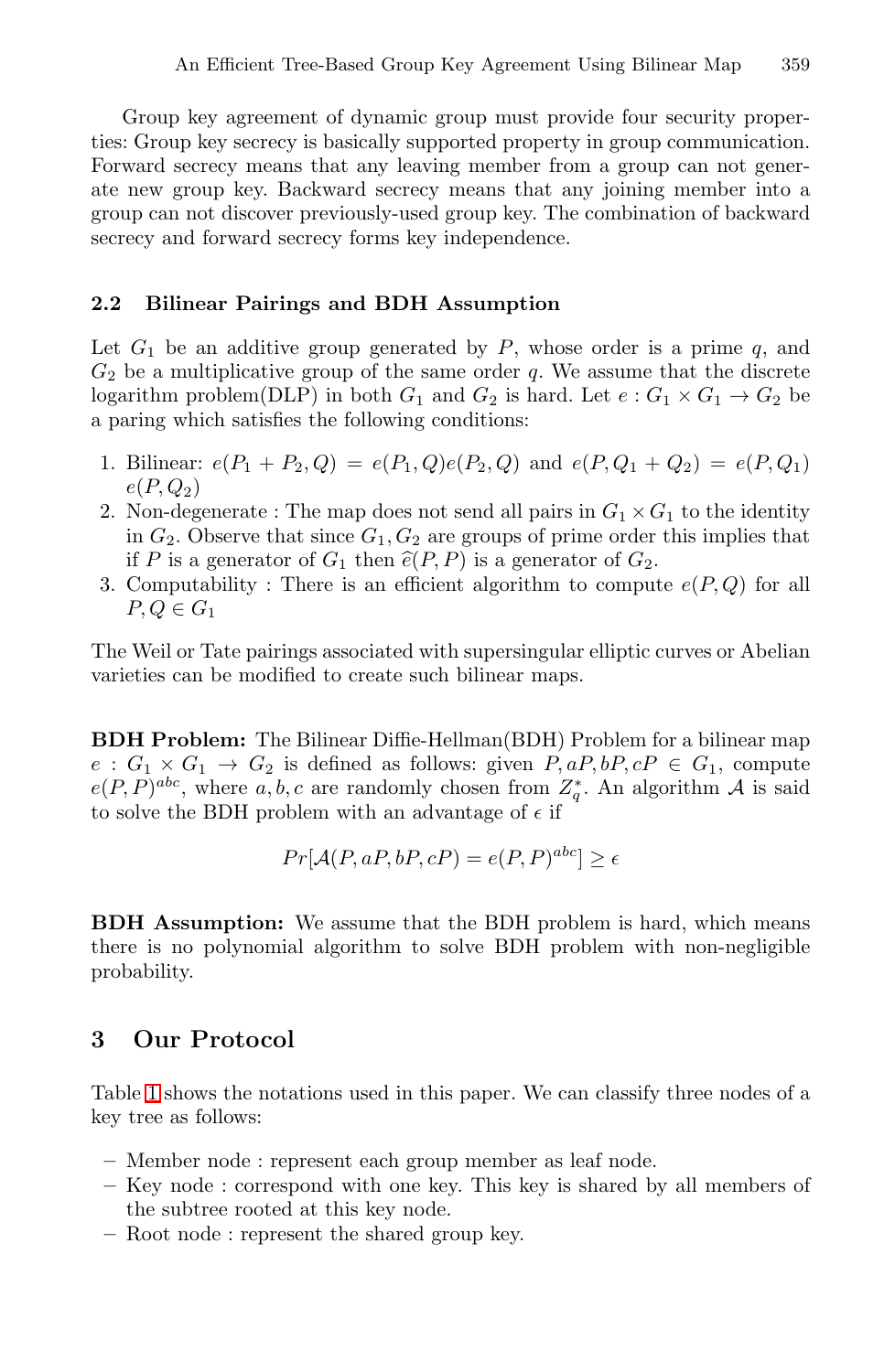<span id="page-3-0"></span>

| N               | Member of protocol parties (group members)                             |
|-----------------|------------------------------------------------------------------------|
| $\overline{C}$  | Set of current group members                                           |
| L               | Set of leaving members                                                 |
| $M_i$           | <i>i</i> -th group member; $i \in \{1,2, , N\}$                        |
| h               | The height of the key tree                                             |
|                 | $\langle l, v \rangle  v$ -th node at the <i>l</i> -th level in a tree |
| $T_i$           | $M_i$ 's view of the key tree                                          |
| $\widehat{T}_i$ | $M_i$ 's modified tree after membership operation                      |
| $T_{\leq i,j>}$ | A subtree rooted at node                                               |
| $BK^*$          | set of $M_i$ 's blinded keys                                           |
| $\overline{P}$  | Public information, a point on an elliptic curve                       |
| $H_1$           | Hash function, $H_1: G_2 \to Z_a^*$                                    |
| $H_2$           | Hash function, $H_2: G_1 \to Z^*_a$                                    |
|                 |                                                                        |

**Table 1.** Notations

Fig. [1](#page-4-0) shows an example of a key tree. The root is located at the 0-th level and the lowest leaves are at the  $h$ -th level. Since we use ternary tree, every node can be a leaf or a parent of two nodes or a parent of three nodes. The node are denoted  $\langle l, v \rangle$ , where  $0 \le v \le 3<sup>l</sup> - 1$  since each level l hosts at most  $3<sup>l</sup>$  nodes. Each node  $\langle l, v \rangle$  is associated with the *key*  $K_{\langle l, v \rangle}$  and the blinded key (*bkey*)  $BK_{\langle l,v\rangle} = K_{\langle l,v\rangle}P$ . The multiplication kP is obtained by repeating k times addition over an elliptic curve. We assume that a leaf node  $\langle l, v \rangle$  is associated with  $M_i$ , then the node  $\langle l, v \rangle$  has  $M_i$ 's session random key  $K_{\langle l, v \rangle}$ . We further assume that the member  $M_i$  at node  $\langle l, v \rangle$  knows every key along the path from  $\langle l, v \rangle$  to  $\langle 0, 0 \rangle$ , referred to as the *key-path*. In Fig. [1,](#page-4-0) if a member  $M_3$  owns the tree  $T_3$ , then  $M_3$  knows every *key*  $\{K_{\leq 2,2>}, K_{\leq 1,0>}$ ,  $K_{\leq 0,0>}$  and every *bkey*  $BK_3^* = \{BK_{<2,2>}, BK_{<1,0>}, BK_{<0,0>} \}$  on  $T_3$ .<br>The case of subtree having three child node at  $\lt l$  y

The case of subtree having three child node at  $\langle l, v \rangle$ , computing a key requires the knowledge of the *key* in one of the three child node and the *bkey* of the other child node. We can get a *key*  $K_{\langle l,v \rangle}$  by computing pairings. In another case, we need to know the *key* of one of the two child node and the *bkey* of the other child node. We can get a *key*  $K_{\langle l,v \rangle}$  by computing a point multiplication on elliptic curve.  $K_{\leq 0.0>}$  at the root node is the group secret shared by all members.

For example, in Fig. [1,](#page-4-0)  $M_3$  can compute  $K_{\langle 1,0 \rangle}$ ,  $K_{\langle 0,0 \rangle}$  using  $BK_{\langle 2,0 \rangle}$ ,  $BK_{\leq 2,1>}$ ,  $BK_{\leq 1,1>}$  and  $K_{\leq 2,2>}$ . The final group key  $K_{\leq 0,0>}$  is :

$$
K_{<0,0>} = H_1(\widehat{e}(H_1(\widehat{e}(P,P)^{r_4r_5r_6})P,r_7P)^{H_1(\widehat{e}(r_1P,r_2P)^{r_3})})
$$

If there are 8 members in group, then the final group key  $K_{\leq 0,0>}$  is :

$$
K_{<0,0>} = H_1(\widehat{e}(H_1(\widehat{e}(P,P)^{r_4r_5r_6})P, H_2(r_7r_8P)P)^{H_1(\widehat{e}(r_1P,r_2P)^{r_3})})
$$

where  $r_7r_8P$  is the shared key between  $M_7$  and  $M_8$  using ECDH (Elliptic Curve Diffie-Hellman)problem.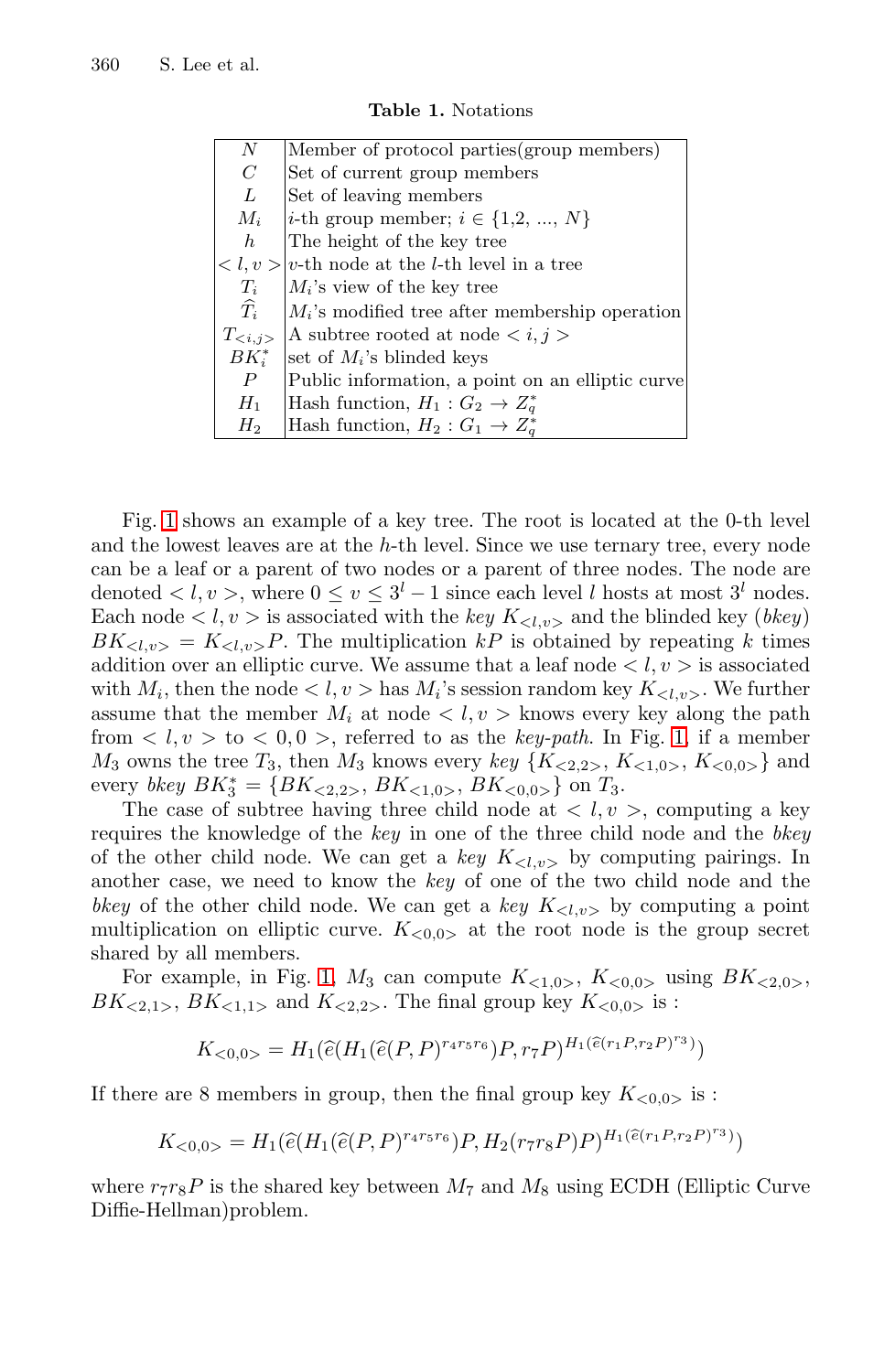<span id="page-4-0"></span>

**Fig. 1.** An example of a key tree

Now we describe the group operation: *Join*, *Leave*, *Partition* and *Merge*. We modify this operation in TGDH by utilizing the ternary tree and bilinear map.

#### **3.1 Join Protocol**

We assume the group has n members:  $\{M_1, M_2, ..., M_n\}$ . The new member  $M_{n+1}$ initiates the protocol by broadcasting a join request message that contains its own *bkey*  $BK_{\leq 0.0>}$  (=  $r_{n+1}P$ ).

Each current member receives this message and first determines the insertion point in the tree. The insertion point is the shallowest rightmost node, where the join does not increase the height of the key tree. Otherwise, if the key tree is fully balanced, the new member joins to the root node. The *sponsor* is the rightmost leaf in the subtree rooted at the insertion point. If the intermediate node in the rightmost has two member nodes, the *sponsor* inserts the new member node under this intermediate node. The tree becomes fully balanced. Otherwise, each member creates a new intermediate node and a new member node, and promotes the new intermediate node to be the parent of both the insertion node and the new member node. After updating the tree, all members, except the *sponsor*, are blocked. The *sponsor* proceeds to update his share and computes the new group key; the *sponsor* can do this operation since it knows all necessary *bkeys*. Next, the *sponsor* broadcasts the new tree which contains all *bkeys*. All other members update their trees accordingly and compute the new group key.



**Fig. 2.** Tree-updating in join operation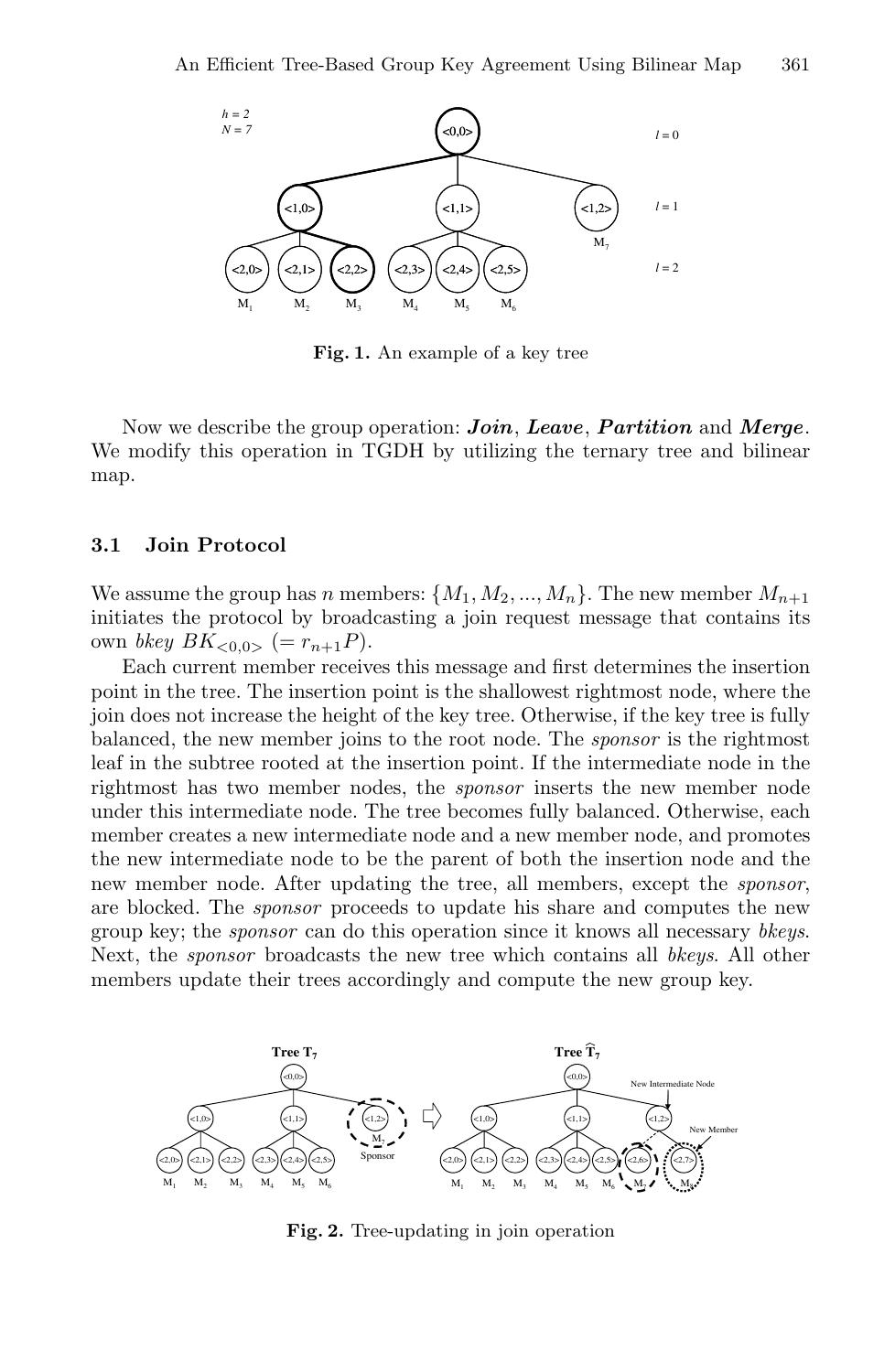**Table 2.** Join Protocol

| Step 1 : The new member broadcasts request for join                             |  |  |  |  |  |  |  |
|---------------------------------------------------------------------------------|--|--|--|--|--|--|--|
|                                                                                 |  |  |  |  |  |  |  |
|                                                                                 |  |  |  |  |  |  |  |
| $M_{n+1}$ $\xrightarrow{BK_{<0,0> = r_{n+1}P} C$                                |  |  |  |  |  |  |  |
|                                                                                 |  |  |  |  |  |  |  |
| Step 2 : Every member                                                           |  |  |  |  |  |  |  |
| - if key tree contains the subtree that has two child node, add the new         |  |  |  |  |  |  |  |
| member node for updating key tree. otherwise, add the new member                |  |  |  |  |  |  |  |
| node and new intermediate node,                                                 |  |  |  |  |  |  |  |
| - remove all keys and blogs from the leaf node related to the <i>sponsor</i> to |  |  |  |  |  |  |  |
| the root node.                                                                  |  |  |  |  |  |  |  |
| The <i>sponsor</i> $M_s$ additionally                                           |  |  |  |  |  |  |  |
| - generates new share and computes all $key, bkey$ pairs on the key-path,       |  |  |  |  |  |  |  |
| - broadcasts updated tree $\widehat{T}_s$ including only bkeys.                 |  |  |  |  |  |  |  |
|                                                                                 |  |  |  |  |  |  |  |
| $\xrightarrow{\widehat{T}_{s}(BK^{*}_{s})} C \cup \{M_{n+1}\}\$                 |  |  |  |  |  |  |  |
| $M_{\rm s}$                                                                     |  |  |  |  |  |  |  |
|                                                                                 |  |  |  |  |  |  |  |
| Step 3 : Every member computes the group key using $T_s$ .                      |  |  |  |  |  |  |  |

It might appear wasteful to broadcast the entire tree to all members, since they already know most of the *bkeys*. However, since the *sponsor* needs to send a broadcast the entire tree to the group anyhow, it might as well include more information which is useful to the new member, thus saving one unicast message to the new member (which would have to contain the entire tree).

Fig. 2 illustrates an example of member <sup>M</sup><sup>8</sup> joining a group where the *sponsor*  $(M<sub>7</sub>)$  performs the following actions:

- 1. Rename node  $< 1, 2 >$  to  $< 2, 6 >$ .
- 2. Generate a new intermediate node  $< 1, 2 >$  and a new member node  $< 2, 7 >$ .
- 3. Update  $\langle 1, 2 \rangle$  as the parent node of  $\langle 2, 6 \rangle$  and  $\langle 2, 7 \rangle$ .
- 4. Generate new share and compute all [key, bkey] pairs.
- 5. Broadcast updated tree  $T_7$ .

Since all members know  $BK_{\leq 2,7>}$ ,  $BK_{\leq 1,0>}$  and  $BK_{\leq 1,1>}$ ,  $M_7$  can compute the new group key  $K_{\leq 0.0>}$ . Every other member also performs steps 1 and 2, but cannot compute the group key in the first round. Upon receiving the broadcasted *bkeys*, every member can compute the new group key.

If another member  $M_9$  wants to join the group, the new *sponsor*  $(M_8)$  performs the following actions:

- 1. Generate a new member node  $< 2, 8 >$  under the intermediate node  $< 1, 2 >$ .
- 2. Generate new share and compute all  $[key, bkey]$  pairs.
- 3. Broadcast updated tree  $\hat{T}_8$ .

Every member also performs step 1, and then can compute the new group key with the broadcasted messages.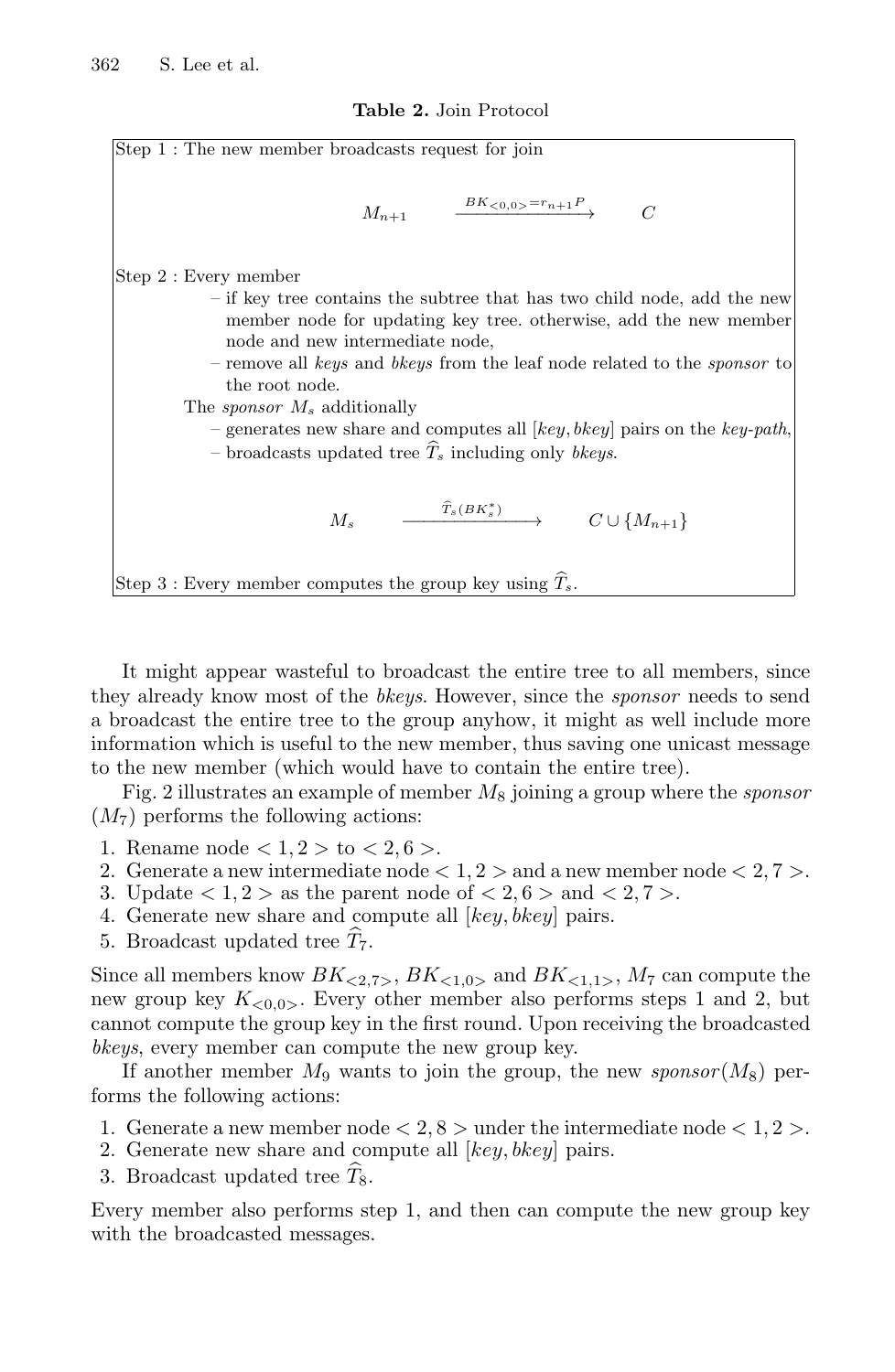#### <span id="page-6-0"></span>**3.2 Leave Protocol**

Such as *Join* protocol, we start with n members and assume that member  $M_d$ leaves the group. The *sponsor* in this case is the rightmost leaf node of the subtree rooted at leaving member's sibling node. First, if the number of leaving member's sibling node is two, each member updates its key tree by deleting the leaf node corresponding to  $M_d$ . Then the former sibling of  $M_d$  is updated to replace  $M_d$ 's parent node. Otherwise each member only deleting the leaf node corresponding to  $M_d$ . The *sponsor* generates a new key share, computes all  $[key, bkey]$  pairs on the *key-path* up to the root, and broadcasts the new set of *bkey*. This allows all members to compute the new group key. In Fig. 3, if member  $M_7$  leaves the group, every remaining member deletes  $< 1, 2 >$  and  $< 2, 6 >$ . After updating the tree, the *sponsor*  $(M_{10})$  picks a new share  $K_{\leq 2.8>}$ , recomputes  $K_{\leq 1.2>}$ ,  $K_{\leq 0.0>}$ ,  $BK_{\leq 2,8>}$  and  $BK_{\leq 1,2>}$ , and broadcasts the updated tree  $T_{10}$  with  $BK_{10}^*$ . Upon<br>receiving the broadcast message all members compute the group key. Note that receiving the broadcast message, all members compute the group key. Note that <sup>M</sup><sup>7</sup> cannot compute the group key, though he knows all the *bkeys*, because his share is no longer a part of the group key.

**Table 3.** Leave Protocol





**Fig. 3.** Tree-updating in leave operation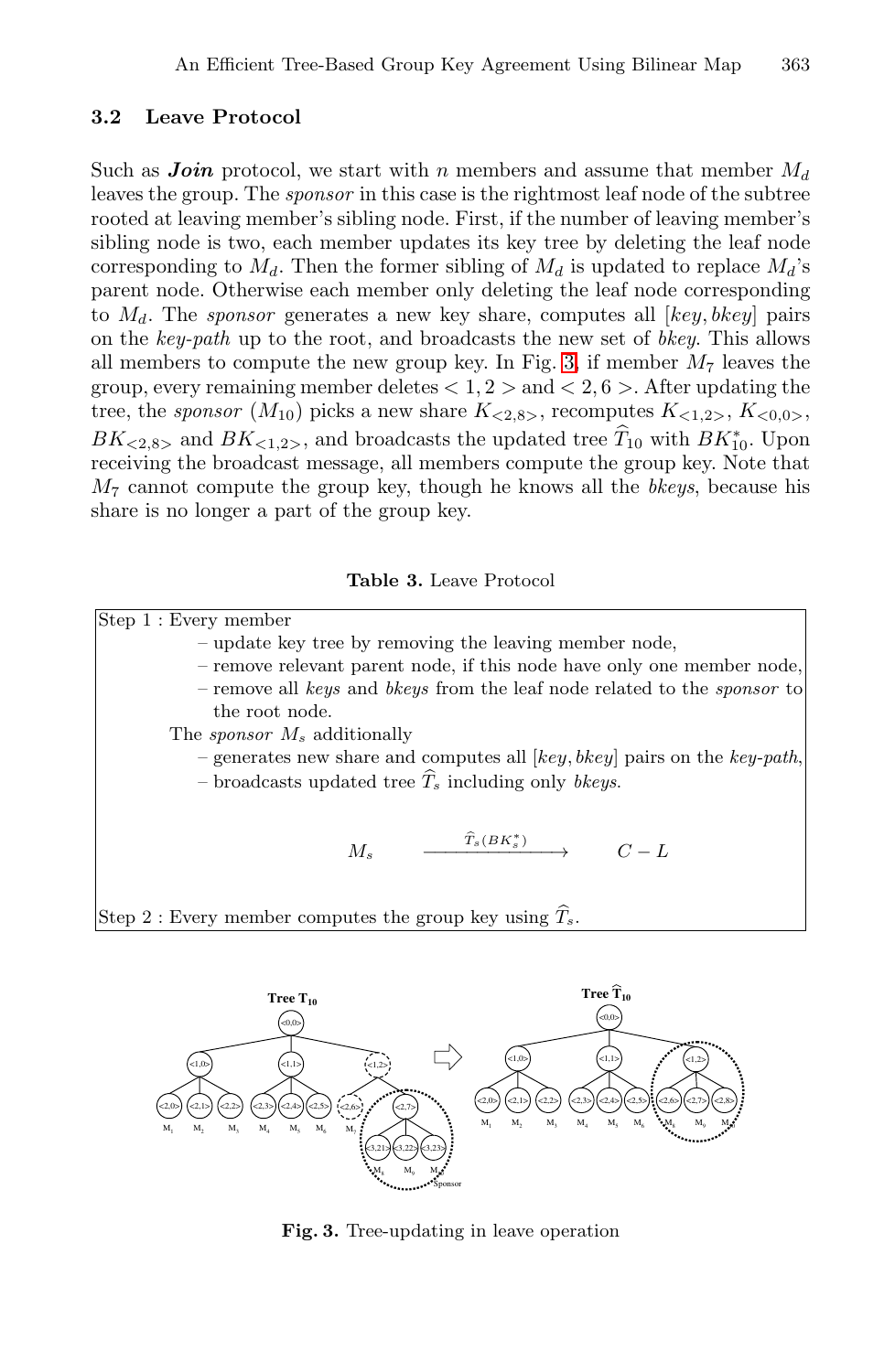

In Fig. [3,](#page-6-0) if member  $M_{10}$  leaves the group, every remaining members delete only  $\langle 3, 23 \rangle$ . After updating the tree, the *sponsor*  $(M_9)$  generates new share  $K_{<3,22>}$ , recomputes  $K_{<2,7>}$ ,  $K_{<1,2>}$ ,  $K_{<0,0>}$ ,  $BK_{<2,7>}$  and  $BK_{<1,2>}$ , and broadcasts the updated tree  $\hat{T}_9$  with  $BK_9^*$ . Upon receiving the broadcast message, all members can compute the group key.

#### **3.3 Partition Protocol**

We assume that a network failure causes a partition of the *n*-member group. From the viewpoint of each remaining member, this event appears as a simultaneous leaving of multiple members. The *Partition* protocol is involves multiple rounds; it runs until all members compute the new group key. In the first round, each remaining member updates its tree by deleting all partitioned members as well as their respective parent nodes and "compacting" the tree. The procedure is summarized in Table 4.

Fig. [4](#page-8-0) shows an example. In the first round, all remaining members delete all nodes of leaving members and compute *keys* and *bkeys*. Any member can not compute the group key since they lack the *bkey* information. However,  $M_5$ generates new share and computes and broadcasts  $BK<sub><1,0></sub>$  in the first round, and  $M_{13}$  can thus compute the group key. After  $M_{13}$  generates new share and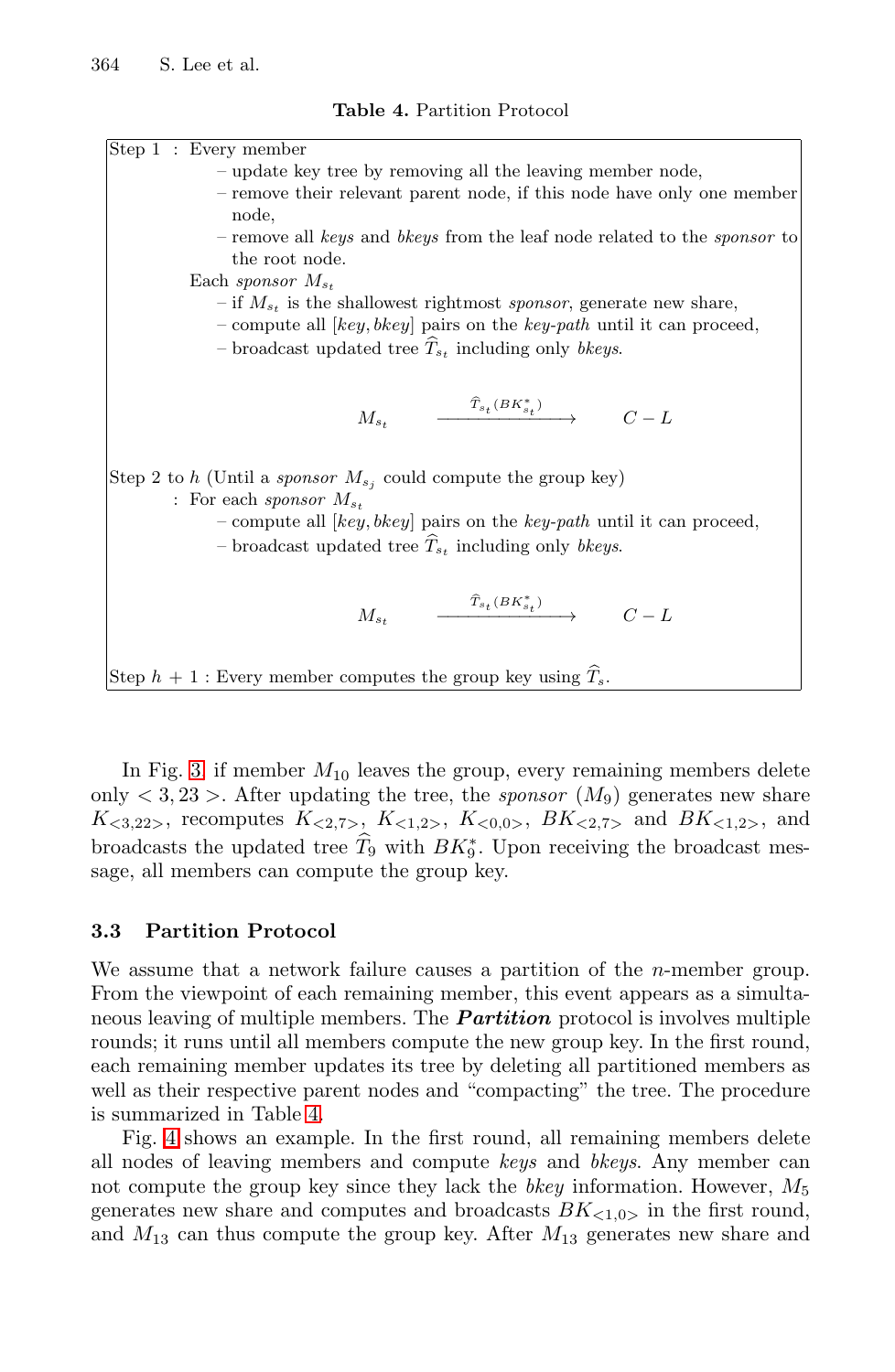<span id="page-8-0"></span>

**Fig. 4.** Tree-updating in partition operation

broadcasts  $BK_{\leq 1.2>}$ ,  $M_5$  can compute the group key. Finally every member knows all *bkeys* and can compute the group key.

Note that if some member  $M_i$  can compute the new group key in round  $h'$ ,  $h_i$  and  $h_i$  in round  $h' + 1$  since  $M_i$ . then all other member can compute the group key, in round  $h' + 1$ , since  $M_i$ 's broadcast message contains every *bkey* in the key tree, each member can detect the completion of the partition protocol independently.

#### **3.4 Merge Protocol**

After the network failure recovers, subgroup may need to be merged back into a single group. We now describe the merge protocol for k merging groups.

In the first round of the merge protocol, each *sponsor* (the rightmost member of each group) broadcasts its tree with all *bkeys* to all other groups after updating the secret share of the *sponsor* and relevant [key, bkey] pairs up to the root node. Upon receiving these message, all members can uniquely and independently determine how to merge those  $k$  trees by tree management policy.

Next, each *sponsor* computes [key, bkey] pairs on the *key-path* until either this computation reaches the root or the *sponsor* can not compute a new intermediate key. The *sponsor* broadcast his view of the tree to the group. All members then update their tree views with the new information. If the broadcasting *sponsor* computed the root key, upon receiving the broadcast, all other members can compute the root key as well.

Fig. [5](#page-10-0) shows an example of merging two groups, where the *sponsors*  $M_5$ and  $M_{14}$  broadcast their trees  $(T_5 \text{ and } T_{14})$  containing all the *bkeys*, along with  $BK_5^*$  and  $BK_{14}^*$ . Upon receiving these broadcast messages, every member checks whether it belongs to the spansar in the second round. Every member in both whether it belongs to the *sponsor* in the second round. Every member in both groups merges two trees, and then the  $\textit{sponsor}(M_5)$  in this example updates the key tree and computes and broadcasts *bkeys*.

#### **4 Performance**

This section analyzes the communication and computation costs for *Join*, *Leave*, *Merge* and *Partition* protocols. We count the number of rounds, the total number of messages, the serial number of exponentiations, pairings and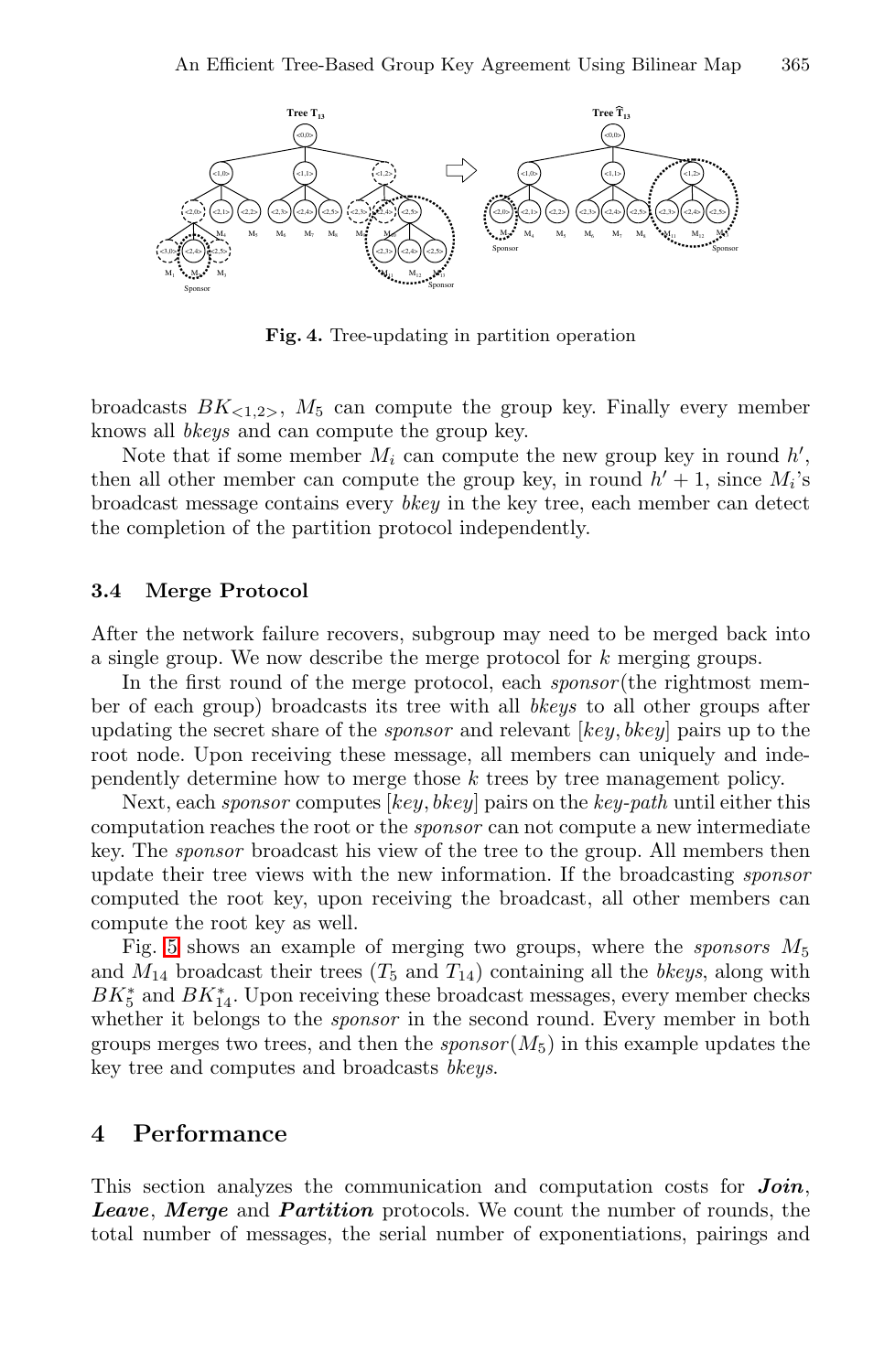#### **Table 5.** Merge Protocol

Step 1 : All sponsors  $M_{s_i}$  in each  $T_{s_i}$ – generate new share and compute all  $[key, bkey]$  pairs on the key-path of  $T_s$ – broadcast updated tree  $\widehat{T}_{s_i}$  including only bkeys.  $M_{s_i}$  $\xrightarrow{\widehat{T}_{s_i}(BK^*_{s_i})} \qquad \qquad \bigcup_{i=1}^k C_i$ Step 2 : Every member – update key tree by adding new trees and new intermediate nodes, – remove all keys and bkeys from leaf node related to the sponsor to the root node. Each Sponsor  $M_{s_t}$  additionally – compute all  $[key, bkey]$  pairs on the  $key-path$  until it can proceed, – and broadcast updated tree  $\hat{T}_{s_t}$  including only bkeys.  $M_{s_t}$  $\xrightarrow{\widehat{T}_{s_t}(BK^*_{s_t})} \qquad \qquad \bigcup_{i=1}^k C_i$ Step 3 to h (Until a sponsor  $M_{s_j}$  could compute the group key) : For each sponsor  $M_{s_t}$ – computes all  $[key, bkey]$  pairs on the key-path until it can proceed, – and broadcasts updated tree  $T_{s_t}$  including only *bkeys*.  $M_{s_t}$  $\xrightarrow{\widehat{T}_{s_t}(BK^*_{s_t})} \qquad \qquad \bigcup_{i=1}^k C_i$ Step  $h + 1$ : Every member computes the group key using  $T_s$ 

point multiplications. The serial cost assumes parallelization within each protocol round and presents the greatest cost incurred by any participant in a given round(or protocol). The total cost is simply the sum of all participants' costs in a given round(or protocol).

Table [6](#page-10-0) summarizes the communication and computation costs of TGDH and our protocol. The number of current group members, merging groups and leaving members are denoted by  $n, k$  and  $p$ , respectively. The overhead of protocol depends on the tree height, the balance of the key tree, the location of the joining tree and the leaving nodes. In our analysis, we assume the worst case configuration and list the worst-case cost for TGDH and our protocol.

Since we modified TGDH protocol, the number of communication is equals to TGDH except the number of rounds in merge and key length. But our proposed protocol can reduce the number of computation in each event operation because of low height of key tree. The number of pairings and point multiplications for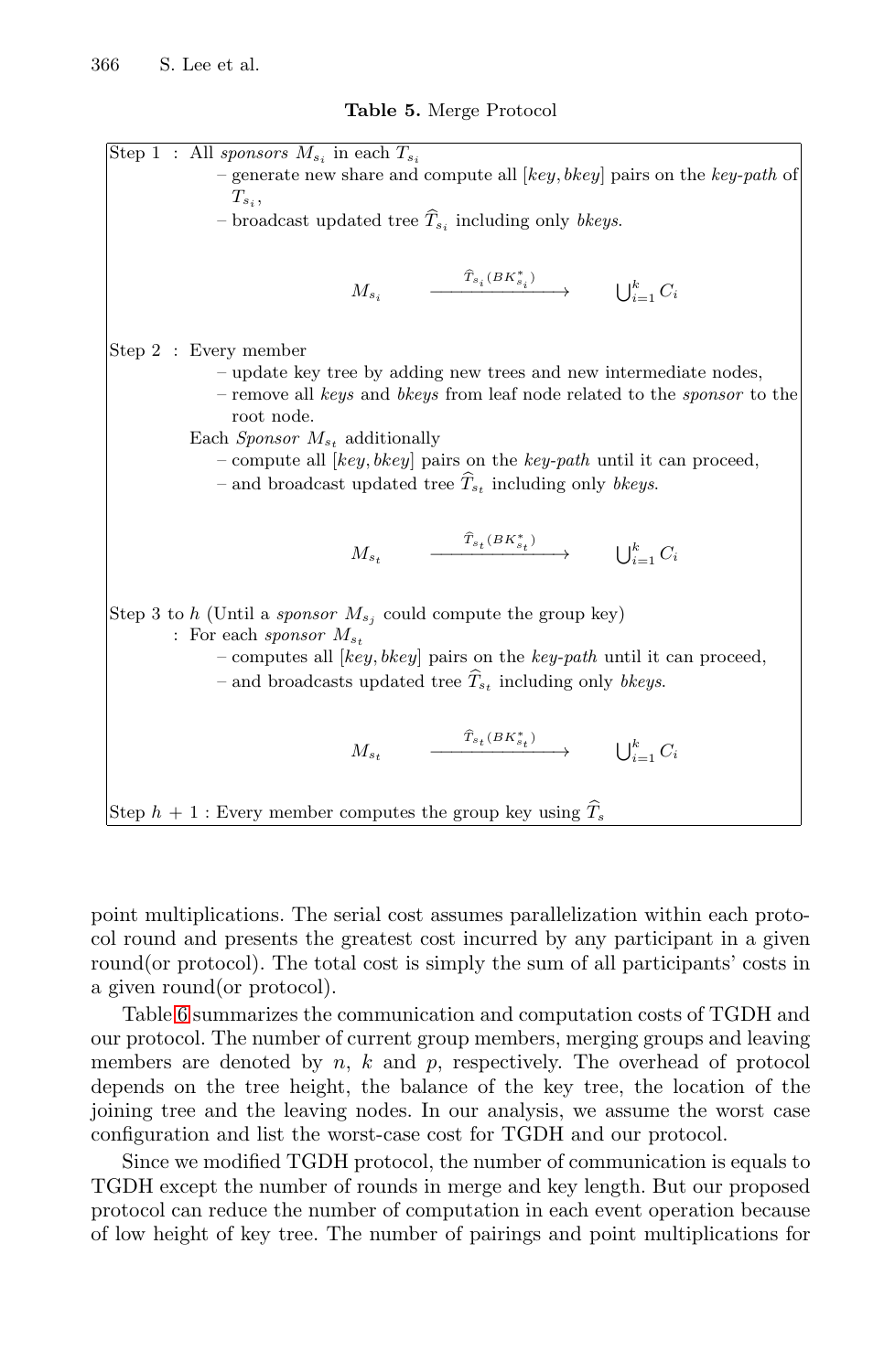<span id="page-10-0"></span>

**Fig. 5.** Tree-updating in merge operation

|       |               | Communication |                                                                                                                                                          | Computation                       |                               |  |
|-------|---------------|---------------|----------------------------------------------------------------------------------------------------------------------------------------------------------|-----------------------------------|-------------------------------|--|
|       | Rounds        |               |                                                                                                                                                          | Pairings                          | Multiplications               |  |
| Join  | 2             | 3             | $rac{3}{2}$<br>$\lceil log_2 n \rceil$                                                                                                                   |                                   |                               |  |
| Leave |               |               |                                                                                                                                                          |                                   |                               |  |
| Merge | $log_2 k + 1$ | 2k            | $rac{3}{2}$ $\lfloor log_2 n \rfloor$                                                                                                                    |                                   |                               |  |
|       |               |               | $3\lceil log_2 n \rceil$                                                                                                                                 |                                   |                               |  |
| Join  | 2             | 3             | $\theta$                                                                                                                                                 | $\lfloor log_3 n \rfloor$         | $\lceil log_3 n \rceil + 1$   |  |
| Leave |               |               | 0                                                                                                                                                        | $\lfloor log_3 n \rfloor$         | $\lfloor log_3 n \rfloor + 1$ |  |
| Merge | $log_3k+1$    | 2k            | 0                                                                                                                                                        | $\lfloor log_3 n \rfloor -$       | $\lceil log_3 n \rceil + 1$   |  |
|       |               |               | 0                                                                                                                                                        | $2\lceil log_3 n \rceil$          | $2\lceil log_3 n \rceil$      |  |
|       |               |               | $\overline{\text{Partition}}[min(log_2p, h)]$ 2[log <sub>2</sub> n]<br>$\overline{\text{Partition}}    \overline{min(log_3p}, h)    2 \overline{log_3n}$ | $rac{3}{2} \lceil log_2 n \rceil$ | Messages Exponentiations      |  |

**Table 6.** Communication and Computation Costs

our protocol depends on whether there exists the subtree with two member nodes or not. We thus compute the cost of average case.

In all events we can reduce the computation cost  $O(log_2n)$  to  $O(log_3n)$ . We can get the advantage of the number of computation about 4 times in *Join*, *Leave* and *Merge* and 2 times in *Partition*. The pairings computation is a critical operation in pairings based cryptosystem. The research of pairings implementation continuously have been studied. Barreto *et al.*[\[3\]](#page-11-0) proposed an efficient algorithm for pairing-based cryptosystems. In this research we can get the result that computing pairings is about 3 times slower than the modular exponentiation. Therefore our protocol requires less the number of communication and computation than TGDH. However, since involving the pairings computation, our protocol admits of improvement in computational efficiency.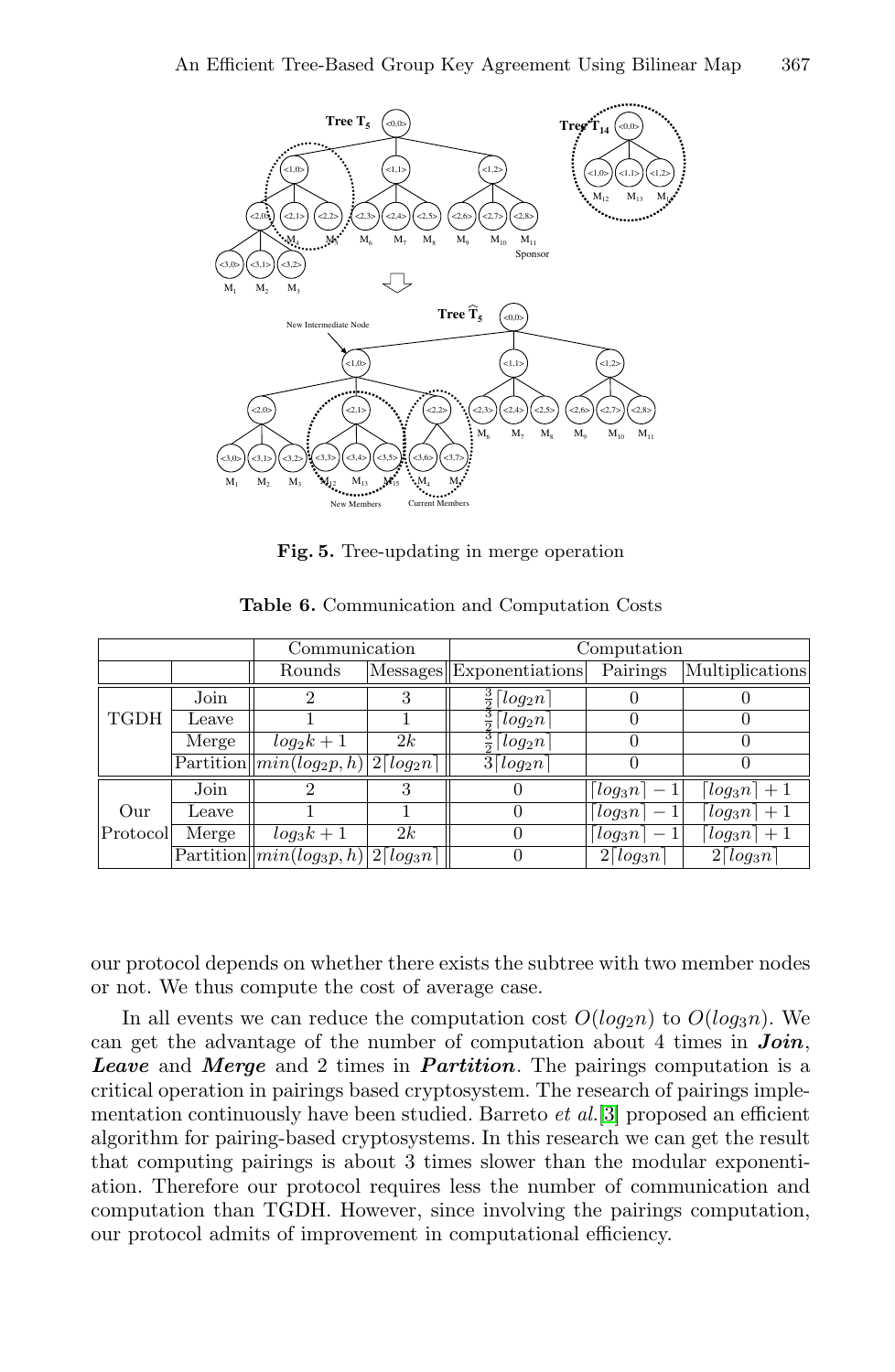<span id="page-11-0"></span>The security analysis of our protocol is in Appendix for details. We describe and prove the Decisional Ternary tree Group Bilinear Diffie-Hellman (DTGBDH) problem.

### **5 Concluding Remarks**

This paper present TGDH group event operation using bilinear map. The modified TGDH using bilinear map support dynamic membership group events with forward and backward secrecy. Our protocol involves pairings operation whose computation is computationally slower than modular exponentiation. However, fast implementation of pairings has been studied actively recently. Since we use ternary key tree, our protocol can use any two-party and three-party key agreement protocol. In this paper, because we use the two-party key agreement protocol using ECDH and the three-party key agreement protocol using bilinear map, the security of our protocol relies on this two protocol. Finally our protocol can reduce the number of computation in group events while preserving the communication and the security property.

## **References**

- 1. S. Al-Riyami and K. Paterson, "Authenticated three party key agreement protocols from pairings," Cryptology ePrint Archive, Report 2002/035, available at http://eprint.iacr.org/2002/035/.
- 2. D. Boneh and M. Franklin. "Identity-based encryption from the Weil pairing," Advances in Cryptology-Crypto 2001, LNCS 2139, pp.213–229, Springer-Verlag, 2001. http://www.crypto.stanford.edu/ dabo/abstracts/ibe.html
- 3. P.S.L.M. Barreto, H.Y. Kim, B.Lynn, and M.Scott, "Efficient Algorithms for pairing-based cryptosystems," To appear in Cryptology-Crypto'2002, available at http://eprint.iacr.org/2002/008/.
- 4. Wallner, Debby M., Eric J. Harder, and Ryan C. Agee, "Key management for multicast: Issues and architectures," RFC 2627, June 1999.
- 5. A. Joux, "A one round protocol for tripartite Diffie-Hellman," In W. Bosma, editor, Proceedings of Algorothmic Number Theory Symposium – ANTS IV, volume 1838 of LNCS, pages 385–394. Springer-verlag, 2000
- 6. A. Joux, "The Weil and Tate Pairings as building blocks for public key cryptosystems," in Algorithm Number Theory, 5th International Symposium ANTS-V, LNCS 2369, Springer-Verlag, 2002, pp. 20–32.
- 7. N. Koblitz, "Elliptic curve cryptosystems," Mathematics of Computation, vol. 48, pp. 203–209, 1987
- 8. Y. Kim. A. Perrig and G. Tsudik, "Communication-Efficient Group Key Agreement," IFIP SEC 2001, Jun. 2001.
- 9. Y. Kim, A. Perrig, G. Tsudik, "Tree-based Group Diffie-Hellman Protocol," ACM-CCS 2000.
- 10. A. Perrig, D. Song, and J. D. Tyger, "ELK, a New Protocol for Efficient Large Group Key Distribution," In 2001 IEEE Symposium on Security and Privacy, Oakland, CA, USA, May 2001.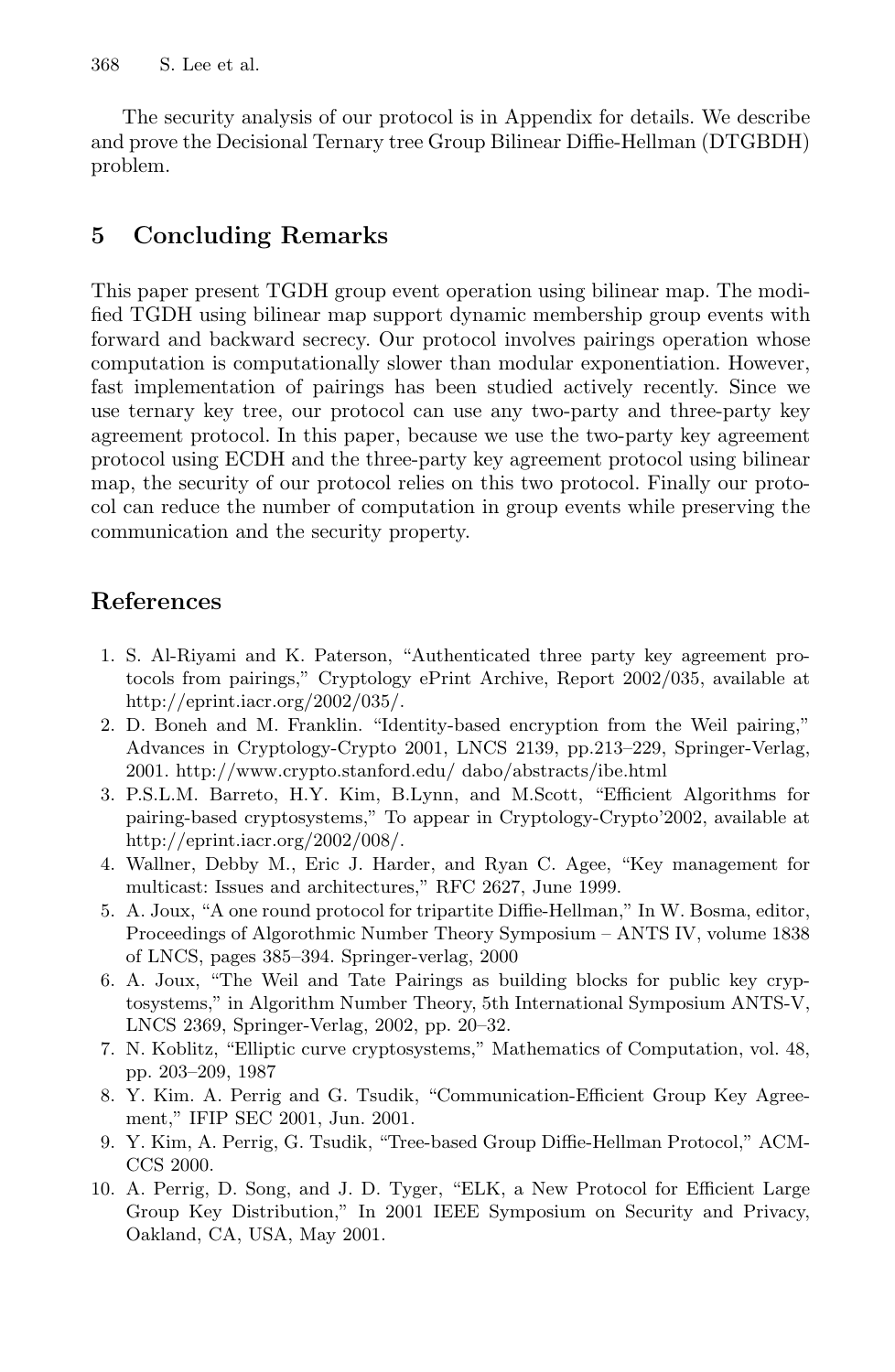- 11. N.P. Smart, "An identity based authenticated key agreement protocol based on the weil pairing," Election. Lett., Vol.38, No.13, pp.630–632, 2002
- 12. F. Zhang, S. Liu and K. Kim, "ID-Based One Round Authenticated Tripartite Key Agreement Protocol with Pairings," Available at http://eprint.iacr.org, 2002.

#### **Appendix Security Analysis**

Here we describe Decisional Ternary tree Group Bilinear Diffie-Hellman (DT-GBDH) problem and apply security proof of TGDH in [\[9\]](#page-11-0) to the ternary key tree.

For  $(q, G_1, G_2, \hat{e}) \leftarrow g(1^k)$ ,  $n \in N$  and  $X = (R_1, R_2, ..., R_n)$  for  $R_i \in Z_q^*$  and  $\infty$  tree T with n leaf nodes which correspond to  $R_i$ , we define the following a key tree T with n leaf nodes which correspond to  $R_i$ , we define the following random variables:

- $K_j^i : i$ -th level of j-th key (secret value), each leaf node is associated with a mapping secret product  $K^0 = B$  for same  $h \in [1, n]$ member's session random, *i.e.*,  $K_0^0 = R_k$  for some  $k \in [1, n]$ .<br> $B K^i \cdot i$  th lavel of *i* th blinded level (public value) *i.e.*  $K^i I$
- $BK_j^i : i$ -th level of j-th blinded key (public value), *i.e.*,  $K_j^i P$ .
- $K_j^i$  is recursively defined as follows:

$$
K_j^i = \hat{e}(P, P)^{K_{3j-2}^{i-1} K_{3j-1}^{i-1} K_{3j}^{i-1}} = \hat{e}(K_{3j-2}^{i-1} P, K_{3j}^{i-1} P)^{K_{3j-1}^{i-1}}
$$
  
=  $\hat{e}(K_{3j-2}^{i-1} P, K_{3j-1}^{i-1} P)^{K_{3j}^{i-1}} = \hat{e}(K_{3j-1}^{i-1} P, K_{3j}^{i-1} P)^{K_{3j-2}^{i-1}}$ 

Also we can define public and secret values as below:

 $-$  *view*( $h, X, T$ )  $:= \{K_j^i P$  where j and i are defined according to T}  $- K(h, X, T) := \hat{e}(P, P)^{K_1^{h-1} K_2^{h-1} K_3^{h-1}}$ 

Note that  $view(h, X, T)$  is exactly the view of the adversary in our proposed protocol, where the final secret key is  $K(h, X, T)$ . Let the following two random variables be defined by generating  $(q, G_1, G_2, \hat{e}) \leftarrow g(1^k)$ , choosing X randomly from  $Z_q^*$  and choosing key tree T randomly from all ternary trees having n leaf nodes. nodes:

$$
- A_h := (view(h, X, T), y)
$$
  

$$
- H_h := (view(h, X, T), K(h, X, T))
$$

**Definition 1.** *Let*  $(q, G_1, G_2, \hat{e}) \leftarrow g(1^k)$ *,*  $n \in N$  *and*  $X = (R_1, R_2, ..., R_n)$  *for*  $R_i \in Z_q^*$  and a key tree T with n *leaf nodes which correspond to*  $R_i$ *. A<sub>h</sub> and*  $H_h$ <br>defined as above **DTGBDH** algorithm  $A_{\tau}$  is a probabilistic polynomial time *defined as above.* **DTGBDH** algorithm  $A<sub>T</sub>$  *is a probabilistic polynomial time algorithm satisfying, for some fixed*  $k > 0$  *and sufficiently large* m:

$$
|Prob[\mathcal{A}_{\mathcal{T}}(A_h) = "True"] - Prob[\mathcal{A}_{\mathcal{T}}(H_h) = "True"]| > \frac{1}{m^k}
$$

*Accordingly, DTGBDH problem is to find an Ternary Tree DBDH algorithm.*

**Theorem 1.** If the three-party DBDH on  $G_1$ ,  $G_2$  is hard, then there is no prob*abilistic polynomial time algorithm which can distinguish* <sup>A</sup><sup>h</sup> *from* <sup>H</sup><sup>h</sup>*.*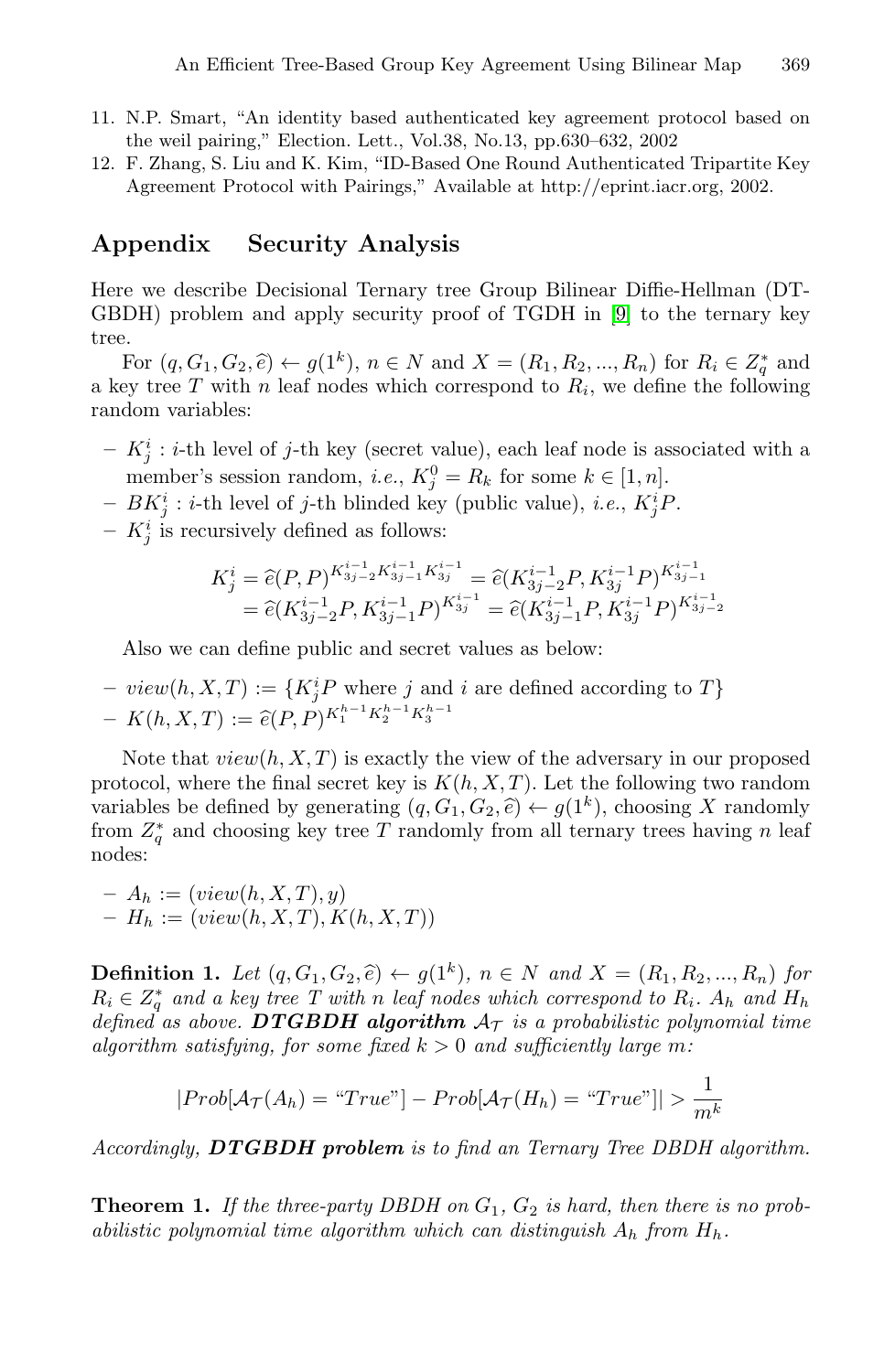<span id="page-13-0"></span>*Proof.* We first note that  $A_h$  and  $H_h$  can be rewritten as:

If  $X_L = (R_1, R_2, ..., R_l), X_C = (R_{l+1}, R_{l+2}, ..., R_m)$  and  $X_R = (R_{m+1}, R_{m+2},$  $..., R_n$ ) where  $R_1$  through  $R_l$  are associated with leaf node in the left tree  $T_L$ ,  $R_l + 1$  through  $R_m$  are in the center tree  $T_C$  and  $R_m + 1$  through  $R_n$  are in the right tree  $T_R$ :

$$
A_h := (view(h, X, T), y)
$$
  
\n
$$
= (view(h - 1, X_L, T_L), view(h - 1, X_C, T_C), view(h - 1, X_R, T_R),
$$
  
\n
$$
BK_1^{h-1}, BK_2^{h-1}, BK_3^{h-1}, y)
$$
  
\n
$$
= (view(h - 1, X_L, T_L), view(h - 1, X_C, T_C), view(h - 1, X_R, T_R),
$$
  
\n
$$
K_1^{h-1}P, K_2^{h-1}P, K_3^{h-1}P, y)
$$
  
\n
$$
H_h := (view(h, X, T), K(h, X, T))
$$
  
\n
$$
= (view(h - 1, X_L, T_L), view(h - 1, X_C, T_C), view(h - 1, X_R, T_R),
$$
  
\n
$$
BK_1^{h-1}, BK_2^{h-1}, BK_3^{h-1}, \hat{e}(P, P)^{K_1^{h-1}K_2^{h-1}K_3^{h-1}})
$$
  
\n
$$
= (view(h - 1, X_L, T_L), view(h - 1, X_C, T_C), view(h - 1, X_R, T_R),
$$
  
\n
$$
K_1^{h-1}P, K_2^{h-1}P, K_3^{h-1}P, \hat{e}(P, P)^{K_1^{h-1}K_2^{h-1}K_3^{h-1}}
$$

We prove this **theorem** by induction and contradiction. The 3-party DBDH problem in  $G_1$  and  $G_2$  is equivalent to distinguish  $A_1$  from  $H_1$ . We assume that  $A_{h-1}$  and  $H_{h-1}$  are indistinguishable in polynomial time as the induction hypothesis. We further assume that there exist a polynomial algorithm that can distinguish  $A_h$  from  $H_h$  for a random ternary tree. We will show that this algorithm can be used to distinguish  $A_{h-1}$  from  $H_{h-1}$  or can be used to solve the 3-party DBDH problem.

We consider the following equations:

$$
A_h = (view(h - 1, X_L, T_L), view(h - 1, X_C, T_C), view(h - 1, X_R, T_R),\nK_1^{h-1}P, K_2^{h-1}P, K_3^{h-1}P, y)\nB_h = (view(h - 1, X_L, T_L), view(h - 1, X_C, T_C), view(h - 1, X_R, T_R),\nrP, K_2^{h-1}P, K_3^{h-1}P, y)\nC_h = (view(h - 1, X_L, T_L), view(h - 1, X_C, T_C), view(h - 1, X_R, T_R),\nrP, r'P, K_3^{h-1}P, y)\nD_h = (view(h - 1, X_L, T_L), view(h - 1, X_C, T_C), view(h - 1, X_R, T_R),\nrP, r'P, r''P, y)\nE_h = (view(h - 1, X_L, T_L), view(h - 1, X_C, T_C), view(h - 1, X_R, T_R),\nrP, r'P, r''P, \hat{e}(P, P)^{rr'r''})\nF_h = (view(h - 1, X_L, T_L), view(h - 1, X_C, T_C), view(h - 1, X_R, T_R),\nrP, r'P, K_3^{h-1}P, \hat{e}(P, P)^{rr'K_3^{h-1}})\nG_h = (view(h - 1, X_L, T_L), view(h - 1, X_C, T_C), view(h - 1, X_R, T_R),\nrP, K_2^{h-1}P, K_3^{h-1}P, \hat{e}(P, P)^{rk_2^{h-1}K_3^{h-1}})\nH_h = (view(h - 1, X_L, T_L), view(h - 1, X_C, T_C), view(h - 1, X_R, T_R),\nK_1^{h-1}P, K_2^{h-1}P, K_3^{h-1}P, \hat{e}(P, P)^{K_1^{h-1}K_2^{h-1}K_3^{h-1}})\nH_1^{h-1}P, K_2^{h-1}P, K_3^{h-1}P, \hat{e}(P, P)^{K_1^{h-1}K_2^{h-1}K_3^{h-1}})
$$

Since we can distinguish  $A_h$  and  $E_h$  in polynomial time, we can distinguish at least one of  $(A_h, B_h), (B_h, C_h), (C_h, D_h), (D_h, E_h), (E_h, F_h), (F_h, G_h)$  or  $(G_h, H_h)$ .